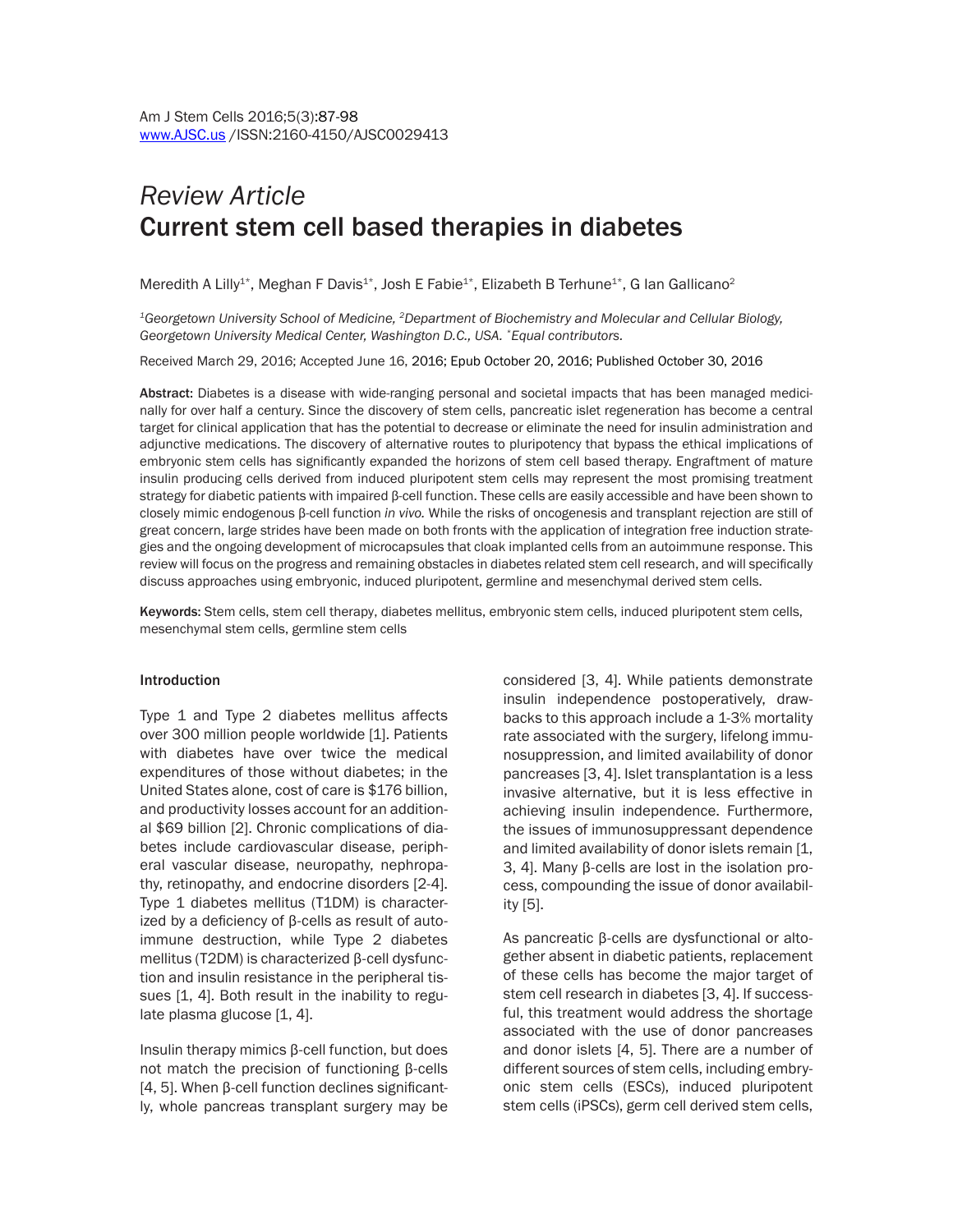and mesenchymal stem cells (MSCs). This review will discuss the current evidence and strategy behind these stem cell sources, as well as the advantages and disadvantages of each.

### Embryonic stem cells

Table 1 briefly summarizes some of the advantages and disadvantages of current stem cell based methodologies for diabetes. ESCs are considered to be a valuable treatment option in all types of medicine due to their ability to differentiate into any cell type in the human body. Characteristics of ESCs relevant to clinical medicine include pluripotency of gene expression, self-renewal ability, and high proliferative capacity [4, 6]. While this is an exciting opportunity for diseases involving cellular deficiency, harnessing the power of ESCs has proven difficult due to the complicated nature of induction strategies [6].

A variety of both *in vivo* and *in vitro* differentiation protocols have been developed in order to produce functional pancreatic islets. In general, human ESCs (hESCs) are first harvested from the inner cell mass of the blastula 4-5 days post fertilization, when a high level of telomerase activity persists and when cells maintain the ability to differentiate into all three germ layers [4]. Next, hESCs are differentiated into definitive endoderm (DE) and then, through a chain of endodermal of intermediates, into functional β-cells [1, 7]. These techniques involve exposing hESC lines to specific transcription factors, which promote coordinated activation and inhibition of intracellular signaling pathways. Many cell signaling and epigenetic factors involved in the differentiation process are still unknown, although the presence of markers such as *PDX1*, *Isl1,* and *Foxa2* are indicative of pancreatic β-cells [8, 9]. The exact composite and temporal progression of transcription factors present in pancreatic cells is important for identification, as many of these factors are seen in different combinations in other cell lineages [10]. The differentiation process is meant to mimic the embryological development of the pancreas [6, 11].

Final determination of functional islet cells is made by the presence of endocrine hormones insulin, glucagon, somatostatin (SS), ghrelin, and pancreatic polypeptide (PP), and their expression pattern within the islets. Mature β-cells are defined as those cells capable of both secreting insulin and responding to glucose stimulation with appropriate secretion levels. Insulin production is measured by serum concentration of C Peptide, a byproduct of insulin processing, and by proinsulin. This allows endogenous insulin to be distinguished from insulin taken up from the culture medium [6, 10].

*In vitro* differentiation techniques allow for more discrete manipulation of the cellular environment and transcriptional factor exposure, but recent research has focused on transplantation of hESC grafts prior to complete differentiation into mature β-cell, such as transplantation of pancreatic progenitors or DE cells [11, 12]. Co-transplantation of undifferentiated hESCs with mouse embryonic dorsal pancreas cells was found to result in differentiated, functional human pancreatic insulin producing cells in 100% of experimental cases studying mice [12]. In contrast, transplantation of hESCs with mouse embryonic liver tissue did not show any insulin production [12]. This suggests that there may be important differentiation signals within the pancreatic microenvironment that are currently undiscovered and which play a crucial role in cell lineage development and β-cell function [4, 13].

Clinical trials involving hESC-derived pancreatic insulin producing cells for the treatment of diabetes have yet to be evaluated. However, variable success on this front has been shown using *in vitro* and animal models. D'Amour et al. developed a method for first producing DE from hESCs [14]. In a subsequent paper, the same group was able to extend this protocol to produce insulin positive cells *in vitro*, although the cells were unresponsive to glucose [7]. Many individual cells also co-expressed insulin and other hormones such as glucagon and SS, a characteristic not seen in mature adult pancreatic cells [7]. This study illustrates the difference between insulin positive cells and actual functioning β-cells.

Kroon et al. implanted hESCs that had only been induced to the point of pancreatic endo-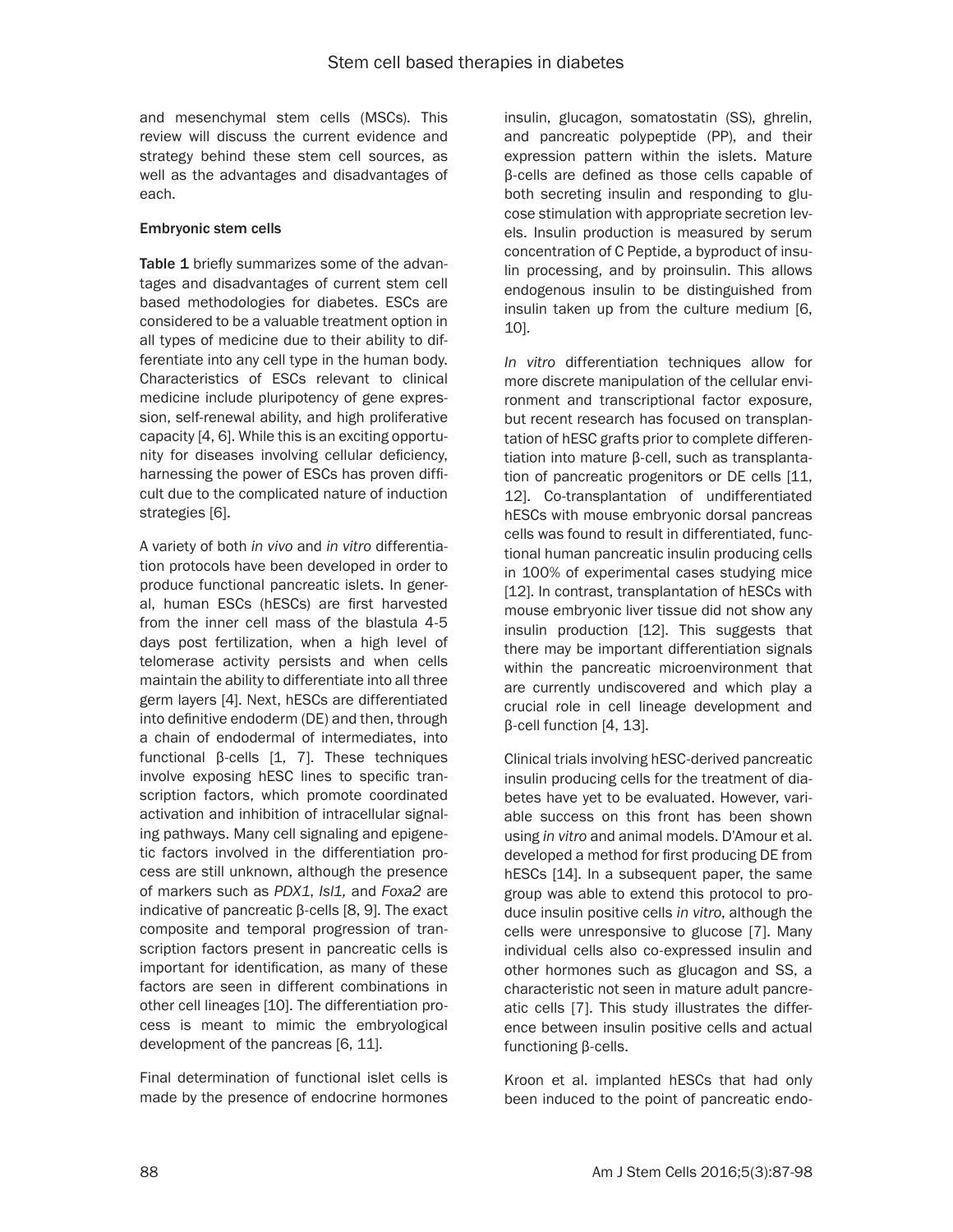|                                              | Advantages                                                                                                                                                                                                   | <b>Disadvantages</b>                                                                                              |
|----------------------------------------------|--------------------------------------------------------------------------------------------------------------------------------------------------------------------------------------------------------------|-------------------------------------------------------------------------------------------------------------------|
| ESCs <sup>1</sup>                            | Pluripotent differentiation capacity with unlimited multiplicative<br>ability                                                                                                                                | Ethical constraints<br>Highest risk for teratoma formation<br>Elicits an autoimmune response                      |
| iPSCs <sup>2</sup>                           | B-cell replicates can be generated without ethical controversy<br>Easily accessible stem cell source                                                                                                         | Mutagenic potential of some reprogramming methods<br>Barriers to long-term transplant viability and functionality |
| NT-ESCs <sup>3</sup> and fESLCs <sup>4</sup> | Embryonic stem cell like product without ethical controversy                                                                                                                                                 | Limited access to stem cell source<br>Limited exploration of differentiation to B-cells                           |
| htESLCs <sup>5</sup>                         | Embryonic stem cell like product without ethical controversy                                                                                                                                                 | Dispute over whether htELSCs are pluripotent                                                                      |
| MSCs <sup>6</sup>                            | Improved B-cell function through immunomodulation<br>Low risk of autoimmune response due to lack MHC II complexes<br>Lower oncogenic risk than that of iPSCs/ESCs due to limited<br>differentiation capacity | Effects are incomplete and temporary; would require<br>chronic administration and adjunct therapy                 |

Table 1. Summary of Regenerative Methodologies

<sup>1</sup>Embryonic Stem Cells; <sup>2</sup>Induced Pluripotent Stem Cells; <sup>3</sup>Nuclear-transfer Embryonic Stem Cells; <sup>4</sup>Female Embryonic Stem-like Cells; <sup>5</sup>Human Testis Derived Embryonic Stem-like Cells: <sup>6</sup>Mesenchymal Stem Cells.

dermal cells, similar to those found in fetal pancreatic tissue at 6-9 weeks post fertilization, into the fat pads of immunocompromised mice [11]. At three months post implantation, levels of human C peptide both during fasting and after glucose stimulation were similar to those levels found in mice that had been transplanted with adult human pancreatic islet cells, marking a similarity in efficacy between the two approaches [11]. The presence of human C peptide, not normally found in mice, indicated that the injected pancreatic endodermal cells had differentiated into functioning human β-cells capable of both secreting and processing insulin. Mouse β-cells were then ablated using the toxin streptozotocin, and high serum human C peptide persisted, indicating that the transplanted hESCs had differentiated and were capable of regulating mouse blood glucose independently of the host pancreas [11]. The group reported controlled levels of blood glucose up to 200 days after which they excised the hESC-containing implant and demonstrated a return of blood glucose levels to those of untreated diabetic mice [11]. A study with a similar protocol produced comparable results, and reported restored glucose control for greater than six weeks in 30% of streptozotocin treated mice [15].

The preliminary results for treatment of diabetes via transplantation of hESC-derived insulin producing cells show promise, although many hurdles to clinical application still exist. A range of studies claim to have produced functioning mature β-cells, but only a small number of protocols have been reliably reproduced or are able to produce functioning β-cells in large quantities [6, 16]. Additionally, the ethical

debate surrounding the harvest of hESCs has made research on this topic controversial, and as a result, the majority of studies focus on animal models [4]. To date, only one clinical trial involving hESCs in the context of diabetes is open, with enrollment having begun in 2014. The goal of the study is to evaluate the safety and efficacy of VC-01, an implant containing hESC derived pancreatic progenitor cells encapsulated by an immune protecting device, which would allow the cells to proliferate and differentiate into mature β-cells *in vivo* [17]*.*  Without encapsulation devices such as this, immunosuppressants, which pose a risk to the patient, would be needed to prevent host attack of transplanted pancreatic cells [6].

Moreover, safety evaluation is necessary because when undifferentiated cells are transplanted, there is the risk of oncogenesis and specifically of formation of teratomas, tumors that contain all three germ layers [6]. Studies have shown the rate of teratoma formation to be between 33-100% depending on the implantation site of undifferentiated hESCs into mice [18]. Kroon et al. reported teratomas in 6.7% (7) of 105) of mice in the study mentioned above, although the rate of teratoma formation is highly variable depending on cell maturation, purity, and implantation techniques [11]. Cell purification techniques, such as fluorescence activated cell sorting, magnetically activated cell sorting, genetic selection, cell surface markers, and reporter ESC lines can help prevent the implantation of undifferentiated cells, thus decreasing risk of oncogenesis [6, 19].

#### Induced pluripotent stem cells

The use of iPSCs untangles regenerative therapy in diabetes from ethical constraints, but also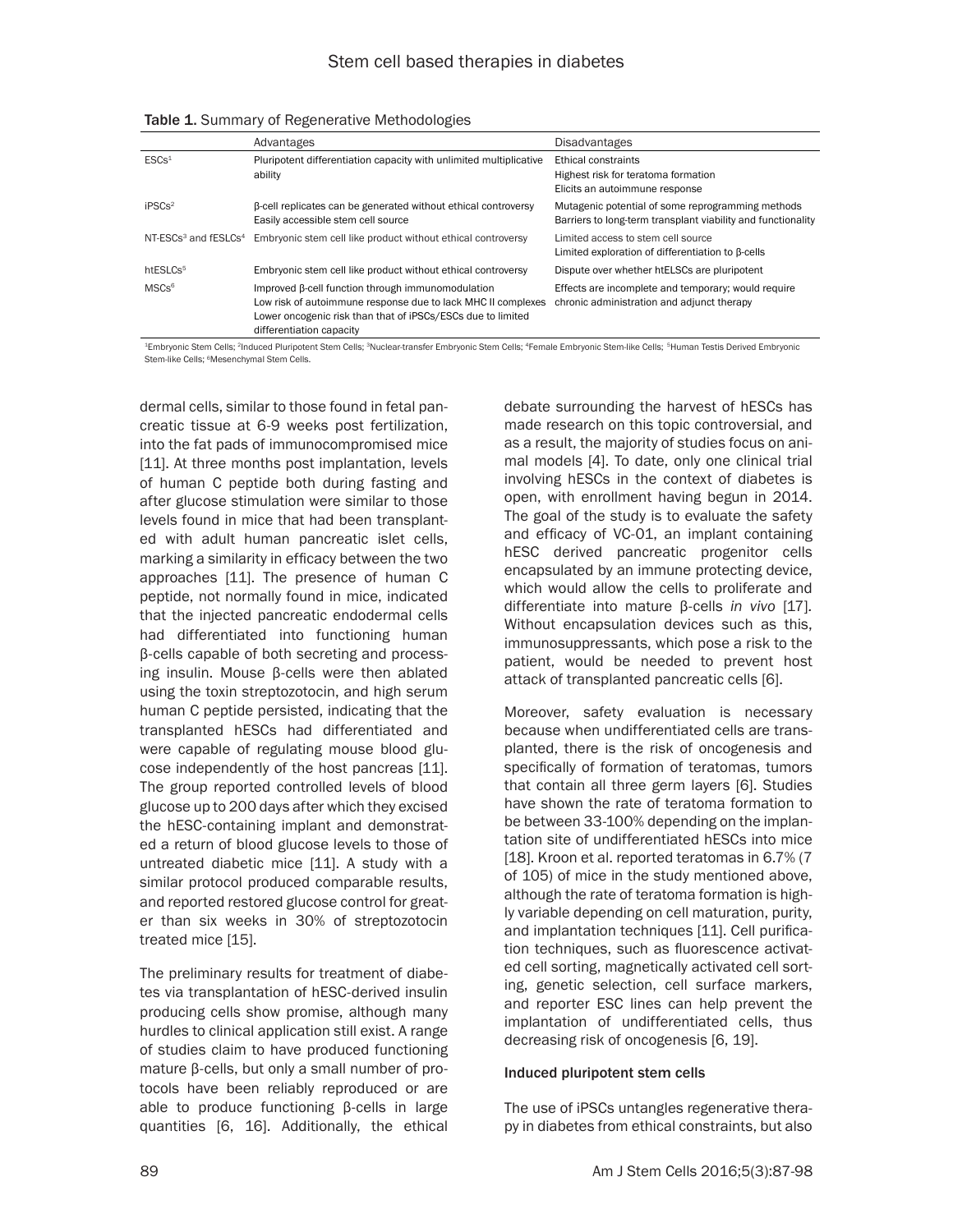poses its own unique challenges. The production of iPSCs from human fibroblasts was first demonstrated by Yamanaka and colleagues through retroviral transduction of four transcription factors (*Oct-3/4, Sox-2, Klf-4,* and *c-Myc*) in a process termed direct reprogramming [20]. In lieu of the high tumorigenic potential of direct reprogramming resulting from genome integration and activation of oncogenic *c-Myc*, additional research proved iPSCs could be produced from somatic cells in the absence of *c-Myc*, but at the expense of efficiency [21].

Retroviral factor delivery has traditionally been preferred for the generation of iPSCs for its high efficiency; however, retroviral integration and the tumorigenesis associated with protooncogene factors limit clinical application. In order to prevent insertional mutagenesis associated with direct reprogramming, various integration-free reprogramming methods have been proposed. Episomal plasmids are an area of current study, and have been shown to reliably reprogram fibroblasts and blood cells [22]. Plasmids have the potential to produce clinical grade cells while generating lower aneuploidy rates than retroviral transduction. However, other reagents including the RNA-based Sendai virus (SeV) enable even greater genetic integrity [23]. Methods for SeV reprogramming are efficient and highly reliable, and unlike retroviral vectors, SeV replicates outside of the cell cycle thereby preventing integration into host DNA [23]. However, clinical transition is complicated by unavailability of the virus commercially [23]. Of the methods currently in use, RNA reprogramming generates the lowest rate of iPSC aneuploidy when successful. Unfortunately, RNA reprogramming frequently only produces a limited number of successful iPSCs from fibroblasts and is incapable of producing iPSCs from blood cells. The addition of microR-NA has shown promise in improving the outcomes of RNA based pluripotency induction methods [23].

The successful conversion of stem cells into mature insulin producing pancreatic cells is evaluated by the expression of many factors, but importantly, by *PDX1* and *NKX6-1*, which are known to be essential determinants of mature β-cell function [24, 25]. Attempts to produce bona fide human β-cells from iPSCs *in vitro* initially generated insulin positive cells

incapable of co-expressing *NKX6-1* and *PDX1*. These differentiated cells expressed insulin, glucagon, and somatostatin simultaneously, and the polyhormonal cells showed poor intracellular insulin concentration and impaired glucose-stimulated insulin secretion. Transcriptional analysis revealed that these polyhormonal cells had a greater degree of similarity to fetal β-cells as opposed to the desired adult β-cells [24, 26]. However, after revision of the methods and soluble inductive signals of the differentiation protocol, monohormonal adult β-cell replicates were generated by Pagliuca et al. [1]. The iPSC derived β-cells (SC-β cells) secreted insulin in similar proportion to cadaveric primary islet cells during *in vitro* sequential glucose challenges. Additionally, intracellular calcium levels of SC-β cells were observed to rise in parallel with cadaveric β-cells under fluorescent microscopy, marking an appropriate enzymatic and channel-mediated response to elevated environmental glucose. Global gene expression analysis revealed SC-β cells expressing marker genes of mature β-cells, including *NKX6-1* and *PDX1*. Although SC-β cells gene expression did not identically match cadaveric β-cells, the SC-β cells produced by Pagliuca et al. represent the closest stem cell derived reproduction to date [1].

Previous *in vivo* tests of iPSC derived β-like cells did not closely replicate normal islet regulation of blood glucose levels. However, the SC-β cells of Pagliuca et al. were demonstrated to retain monohormonal production of human insulin following transplantation into kidney capsules of immunocompromised mice [1]. At two weeks post-transplant, SC-β cell recipients exhibited similar glucose stimulated insulin secretion to mice transplanted with human islet cells [1]. In β-cell devoid murine diabetic models, hyperglycemia was controlled equally well by SC-β cells and cadaveric islet transplantation, with fasting blood glucose less than 200 mg/dl compared to 600 mg/dl for polyhormonal cell transplanted and non-transplanted control mice [1]. Mice receiving SC-β cells displayed continued insulin secretion at 18 weeks and decreased post transplant morbidity and mortality compared to control mice [1].

Although SC-β cells have been shown to be capable of secreting insulin appropriately in order to manage diabetes in immunocompro-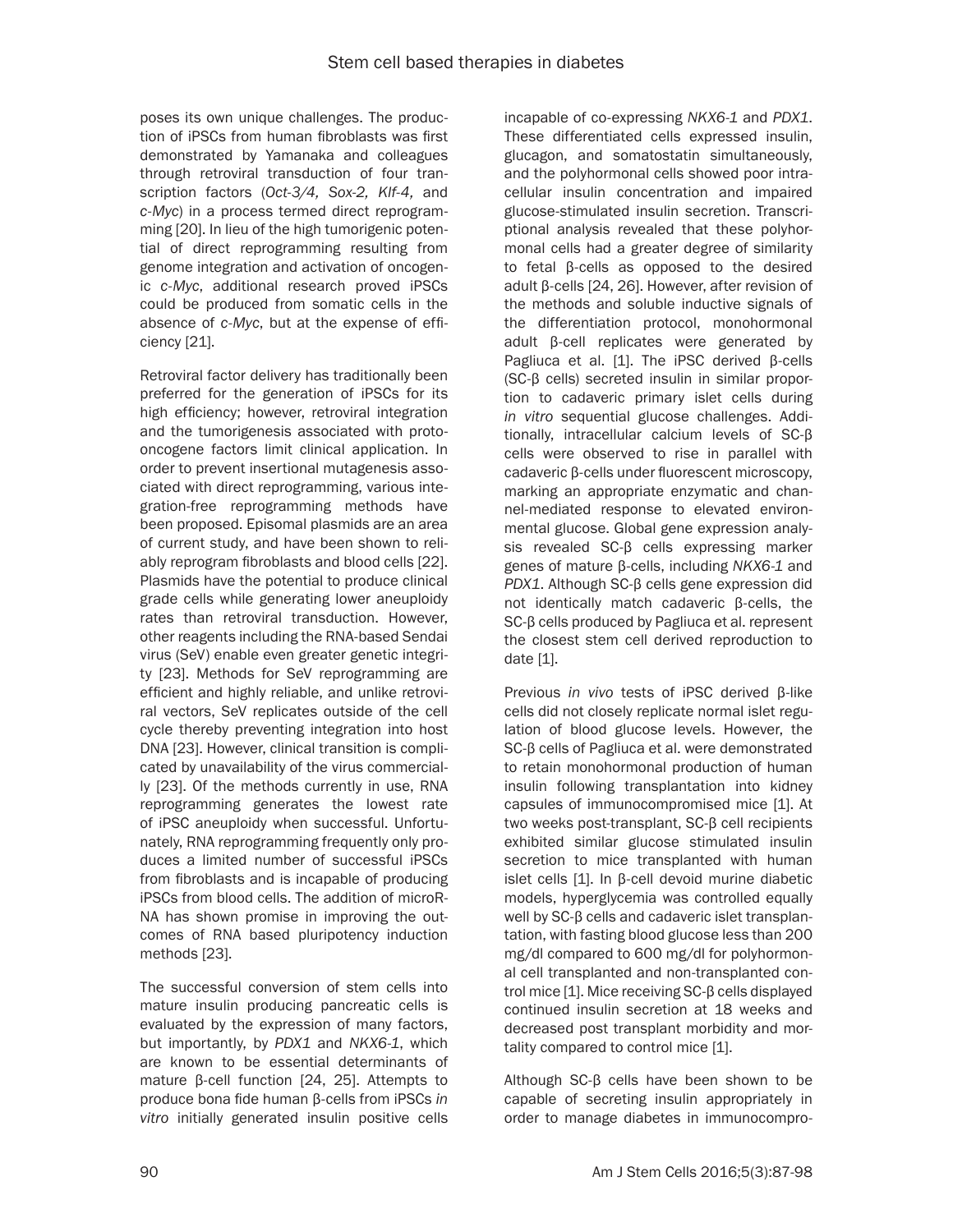mised murine models, circumventing immune rejection of transplanted cells represents the continued challenge. Most grafts are allogeneic, and while SC β-cells can be generated from a patient's own somatic cells, transplanted cells remain vulnerable in T1DM due to autoimmunity. To increase the longevity of transplanted cells, systemic immunosuppressant agents have been utilized in animal models. However, the complications of long term immune suppression, including increased susceptibility to cancer and infections, negate the benefits of SC-β cells and preclude rapid clinical translation [27]. One early proposed solution aims to implant cells within an artificial macroencapsulation system to isolate the transplanted cells from host immune defenses while permitting the exchange of small molecules including glucose and insulin. There is worry, however, that encapsulation devices would provide insufficient surface area for exchange of nutrients, and that the body's propensity to encase foreign bodies in fibrous scar tissue may further prevent long term graft survival. To combat these challenges, microencapsulation systems that modify the local immune environment have been devised [27].

While the stability and selective permeability of alginate microcapsules provide an ideal platform for bioencapsulation of SC-β cells, the survivability of grafted material *in vivo* has been augmented by incorporating site specific immune modulators. Microcapsules containing SC-B cells have been co-transplanted with mesenchymal stem cells, regulatory T Cells and Sertoli cells in an attempt to dampen graft immunogenicity [27]. Recent immunoevasive strategies involve the incorporation of immune suppressing agents into the microcapsule membrane. Integration of ursodeoxycholic acid (UDCA), a tertiary bile acid determined to inhibit immune activation and phagocytosis of allogeneic tissue, was found to increase encapsulated β-cell viability without negatively impacting the integrity of the microcapsule [28]. In fact, the addition of UDCA was suggested to reduce cell swelling and optimize microcapsule durability [28]. Islet containing microcapsules have also been coated with the chemokine CXCL12 [27]. CXCL12 is strongly chemotactic for immune-suppressive regulatory T cells and repellant of effector T cells, thereby promoting local immune-isolation of the engrafted cells [27]. Chen et al. demonstrated that in murine models of diabetes, CXCL12 coating prolonged encapsulated islet function *in vivo* by effectively shielding allogeneic and xenogeneic islets from acute cell-mediated rejection; however, they were incapable of abating humoral antiislet antibodies [27]. Coated cells improved site specific protection from chronic immune destruction and may also prove valuable as a protective coating for retrievable devices containing encapsulated SC-β cell populations. Although CXCL12 only hindered eventual islet rejection in the presence of anti-islet antibodies, in the future the chemokine may function in conjunction with other local immune modulators to permit graft survival [27]. Taken together, these studies address the ethical and safety concerns surrounding iPSC therapy as well as its potential efficacy in the treatment of T1DM [1, 21-28].

# Germline stem cells

Researchers have explored the possibility of producing β-cells from stem cells derived from oogonia and spermatogonia. Currently, there are two dominant methods involving oogonia. The first involves using the oocyte to transform a somatic nucleus into a pluripotent cell. Yamada et al. successfully reprogrammed an adult somatic nucleus to a diploid pluripotent stem cell by transferring it to an enucleated oocyte [29]. These nuclear transfer ESCs (NT-ESCs) were demonstrated to be pluripotent by expression of surface markers and genes, and the ability to generate cell types of all three germ layers [29, 30]. Further, these NT-ESCs could differentiate into insulin positive cells that secreted insulin when stimulated *in vitro*  [29]. Although pluripotent cells have been demonstrated using female germline stem cells, production of functional β-cells in *in vivo* models must be explored [29]. Another hurdle in this field that would likely hinder clinical transition is the availability and cost of acquisition of human oocytes [31].

The second method involving oogonia requires collection of female germline stem cells (FGSCs) from murine ovaries and passaging and expanding these cells in culture [32]. The expanded cell lines are subsequently cultured in ESC-specific conditions to yield female ES-like cells (fESLCs) [32]. The stem-cell-like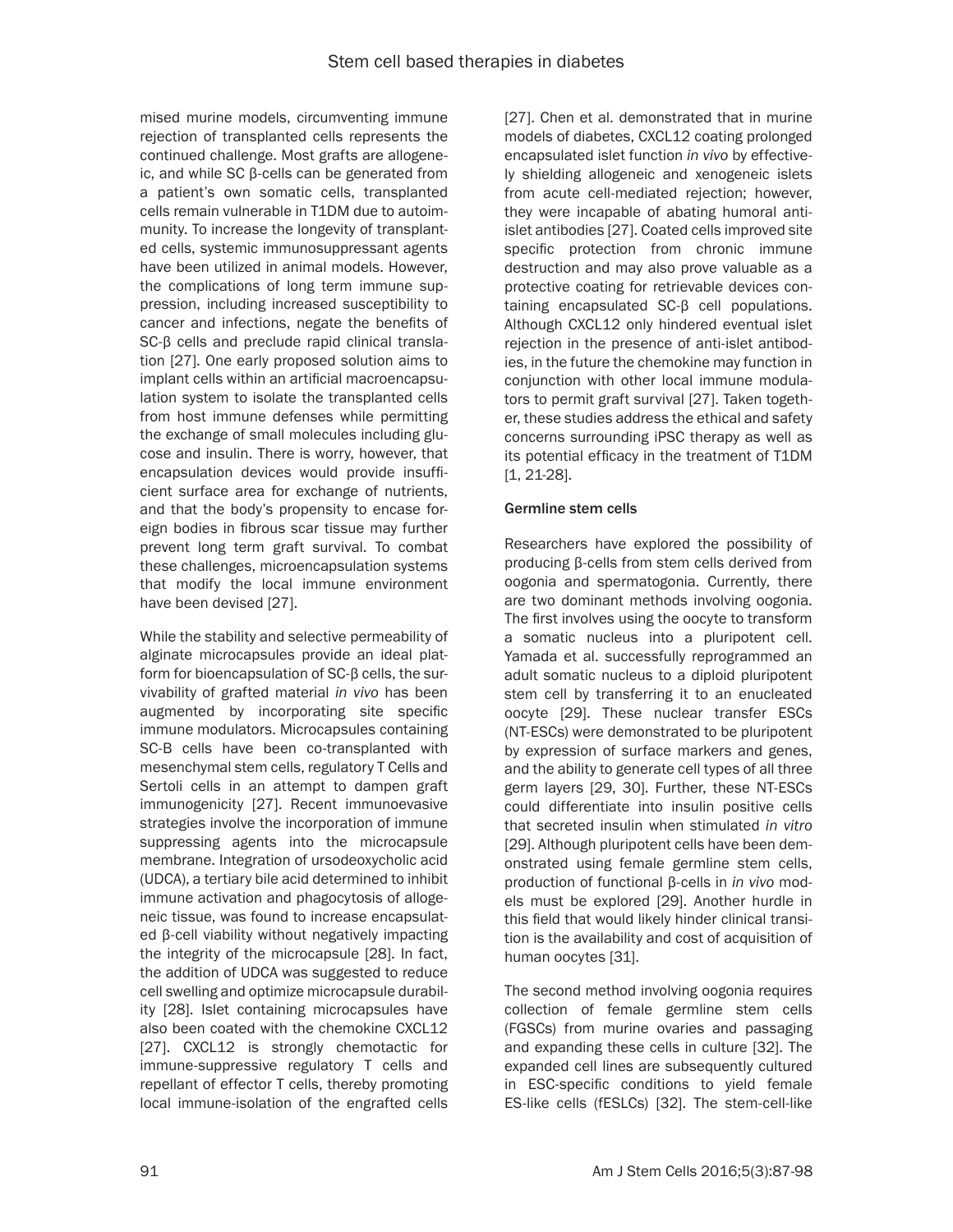nature of these cells has been confirmed by demonstrating their pluripotency through the expression of surface markers, transcription factors, and teratoma formation [32]. Chimera assays of offspring from mice injected with these labeled fESLCs confirmed the potential to differentiate into all three germ layers [32]. The ability to first collect the stem cells and expand them in culture partially addresses the issue of cell availability. However, if this strategy has a place in the treatment of diabetes, further studies demonstrating the feasibility of this protocol using human cells that can be inducted to produce insulin will be necessary.

Spermatogonium stem cells (SSCs) have shown more promise. These cells are located on the basement membrane of the seminiferous tubules in the testes, and within this microenvironment differentiate into mature male gametes [33]. In murine models, it has been shown that when exposed to various growth factors and reagents in culture, SSCs transform into pluripotent ESC-like cells [34-36]. The transformation from SSCs to ESC-like cells was replicated in humans, yielding human testis-derived embryonic stem-like cells (htESLCs) [33, 37]. Unlike iPSCs, generation of htESLCs from SSCs does not require genetic modification [38]. Once formed, htESLCs have the ability to differentiate into any of the three germ layers, including pancreatic endodermal cells capable of producing insulin *in vitro* [33]. Thus, htESLCs may have the same regenerative potential as ESCs without the associated ethical implications [4].

Although htESLCs show promise, there is controversy as to whether these cells are truly pluripotent. Several groups have reported the formation of only small teratomas upon implantation of htESLCs into immunocompromised mice, suggesting a potentially lower risk of teratomas than is the case for ESCs and iPSCs [33, 37]. As teratoma formation is a means of gauging pluripotency, it has come into question whether htESLCs are truly pluripotent because of their limited ability to do so [39]. Furthermore, inadequate expression of pluripotency markers has cast additional doubt on the pluripotent nature of htESLCs [39]. Highlighting this controversy, one of the first efforts to produce htESLCs, published by Conrad et al. in 2008 was later retracted in 2014 [40, 41]. The retrac-

tion states, "*Nature* does not dispute the main claim that the cells are pluripotent to some level, but the level of proof of pluripotency shown is not in line with regular criteria for such papers in *Nature*" [40]. Gene expression microarray and teratoma formation analysis suggests that htESLCs more closely resemble MSCs [39]. *In vitro* culturing of select testicular cell types suggests that htESLCs originate from somatic mesenchymal progenitors present in the primary testicular cell cultures, which explains their genetic resemblance [42]. The question over the nature of htELSC potency is yet to be resolved. It is possible that optimization of reprogramming strategies could produce the missing pluripotency markers and increase teratoma formation, thus settling the debate.

The potential role of htESLCs in diabetes therapy remains to be further explored. While several groups have shown htESLCs' ability to form insulin-producing cells upon differentiation *in vitro*, their ability to respond to glucose challenge and viability in an *in vivo* model remains to be demonstrated [33, 41]. In addition, since patient derived htESLCs are produced from testes, it would only be possible to produce patient-matched islet cells for male patients [32, 33]. As we learn more about the development and feasibility of htESLCs, there could be potential implications for the use of ovarian stem cells for use in female patients [4].

There is an additional issue as to whether the derivation of ESC-like cells from SSCs is age limited [43]. Previous studies that derived ESClike cells from SSCs have done so with young mice [34-36, 43]. A recent study of SSCs in mice showed that though they were able to derive ESC-like cells from SSCs in young mice, as has been done previously, they were unable to derive ESC-like cells from adult mice (8 weeks and older) [36, 43]. Ko et al. used SSCs from mice aged 10 days to 7 months, but it is unclear whether SSCs from all age groups yielded ESC-like cells [36, 43]. A later protocol for the derivation of ESC-like cells from SSCs by this group used only mice less than 5 weeks old [35, 43]. Azizi et al. found that a decrease in transcription factors is associated with aging and may be related to the reduction in differentiation to ESC-like cells, suggesting that there may be a critical window for this derivation [43].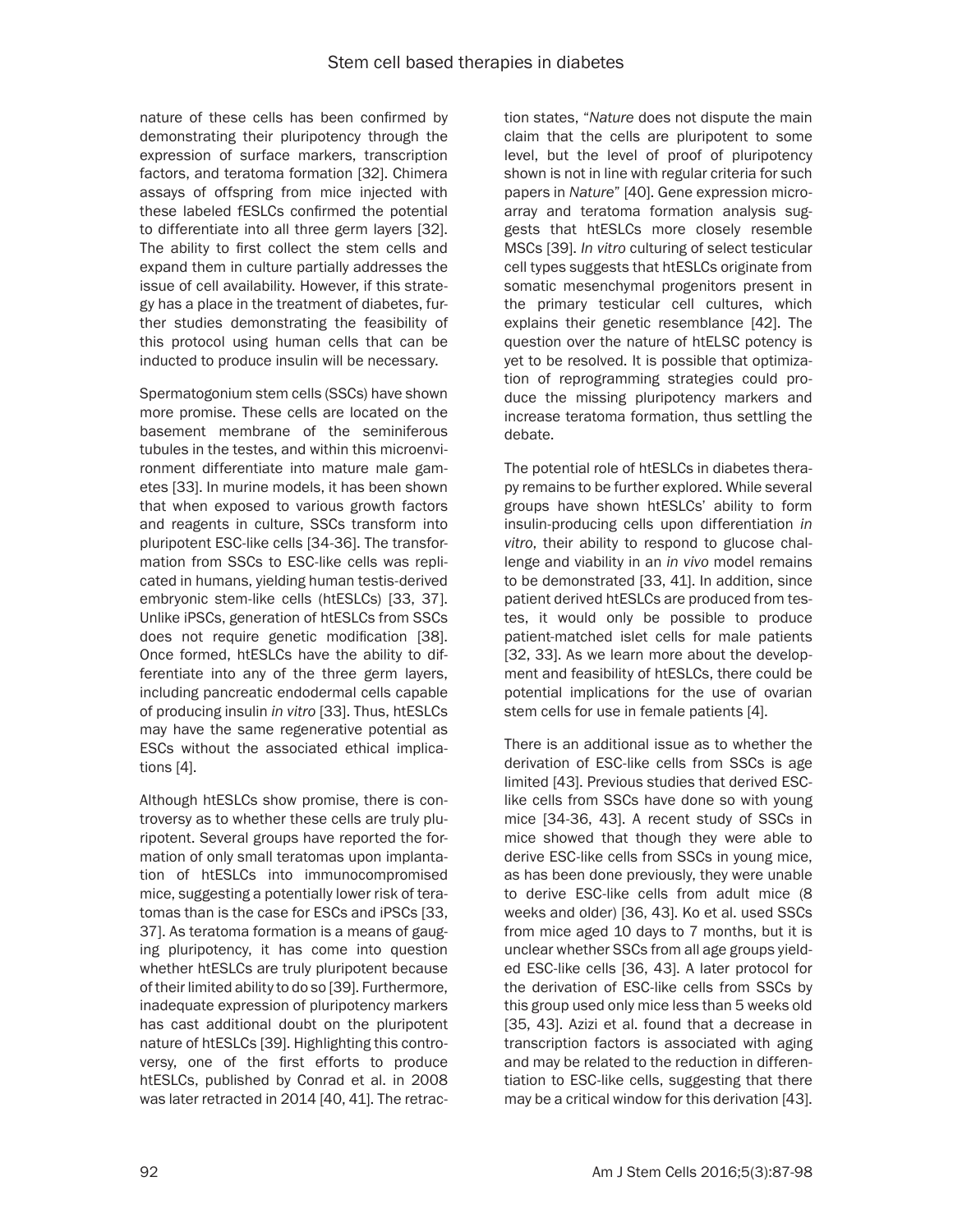These age limitations may have implications for human applications [43].

### Mesenchymal stem cells

Mesenchymal stem cells (MSCs) can be found in a wide variety of adult tissues. Due to their immunomodulatory properties and low immunogenicity due to lack of MHC II complexes, MSCs have been studied by many groups in the context of T1DM [44]. MSCs derived from a broad range of tissues including adipose tissue, bone marrow, and cord blood have been shown to have therapeutic effects in experimental diabetic rodent models [45-48]. Favorable immunomodulatory effects have also been reported in *in vitro* experiments with co-culture of human Type 1 diabetic peripheral blood mononuclear cells with MSCs [49] and in human clinical trials with diabetic patients [50]. The specific mechanism through which MSCs exert these favorable effects is in question, and the answer has implications for the clinical application of this treatment.

Bassi et al. purified adipose derived mesenchymal stem cells (AD-MSCs) from epididymal mouse fat [45]. Injection of these cells into non-obese diabetic (NOD) mice, an accepted model for studying T1DM, demonstrated reversal of hyperglycemia in 78% of cases. These results indicate that the AD-MSCs at least partially attenuated the leukocytic infiltrate of host pancreatic islets which is the key feature of the NOD murine model. While this is of course significant, it should be noted that treated mice did not maintain optimal blood glucose levels in the long term, with a steady climb in glucose levels appearing at week 9 post operatively and culminating at week 12 with an average blood concentration of over 300 mg/dL [45].

In addition to increases in circulating insulin, glucagon, and amylin, which indicate at least partially restored pancreatic function, Bassi et al. demonstrated multiple immunomodulatory effects present in mice treated with AD-MSCs [45]. The group reported a decrease in infiltration of inflammatory cells in pancreatic islets as well as a suppression of CD4+TH1 cells, which mount the autoimmune attack on pancreatic islets in T1DM [45]. This type of immune response regulation was also seen by another group who co-transplanted pancreatic islets with MSCs [46]. Furthermore, Bassi et al. dem-

onstrated an increase in regulatory T-cells (Tregs) [45]. Tregs help maintain homeostasis and self tolerance by inhibiting self reactive effector T-cells [51] and thus have the potential to at least partially mitigate the adverse immune response of the Type 1 diabetic patient. Additionally, an increase in TGF-β1, a cytokine shown to alleviate the autoimmune response in T1DM was reported *in vivo* [45, 50]. Upregulation of Tregs and TGF-β1 was confirmed in *in vitro* co-culture experiments of AD-MSC with T-cells, thus demonstrating a cellto-cell contact mechanism through which the immunomodulatory effects were elicited.

Kono et al. elucidated specific factors secreted by AD-MSCs *in vitro* while demonstrating their systemic effects *in vivo* [48]. The group purified human AD-MSCs (hAD-MSCs) from healthy donors, transduced the cells with green fluorescent protein (GFP) for tracking experiments, and subsequently injected them into immunodeficient diabetic mice. hAD-MSC treated mice showed elevated insulin levels and a partial reversal in hyperglycemia. Importantly, these therapeutic effects were elicited with human cells, demonstrating the potential translative capacity of this treatment. However, like Bassi et al., complete, sustained reversal of hyperglycemia was not achieved, as blood glucose levels, while reduced well below that of untreated diabetic mice, remained above those of nondiabetic mice throughout the experiment up to the last shown data point at 35 days [45, 48].

Co-culture of islets with hAD-MSCs *in vitro*  resulted in significant upregulation of several factors, but chiefly TIMP-1 [48]. As TIMP-1 is a glycoprotein that prevents cytokine-induced death, this was a proposed mechanism for the improved β-cell mass seen in pancreatic histologic sections of hAD-MSC treated mice [48]. These findings support the results of other groups that have shown upregulation of secreted anti-apoptotic factors in MSCs in various injury models [52, 53]. To determine whether this increase in β-cell number came directly from hAD-MSC division, a mitotic stain was performed on pancreatic tissue sections [48]. GFP labeled hAD-MSCs were found in and around pancreatic islets; however, no GFP+ cells were found to be undergoing mitosis. This indicates that the hAD-MSCs did not directly divide to give rise to β-cells. Instead, hAD-MSCs may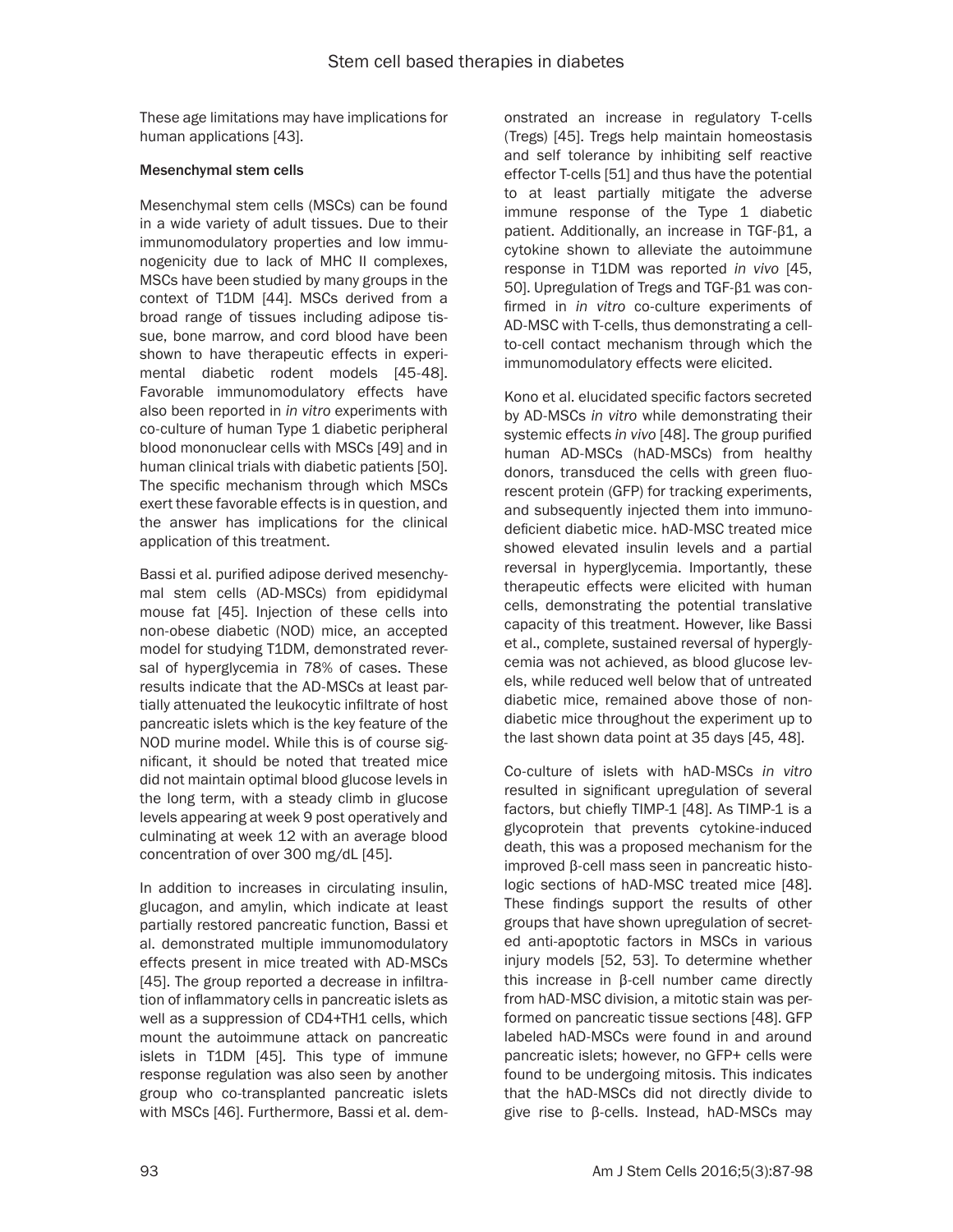have fostered a microenvironment conducive to β-cell proliferation, possibly in part through the aforementioned upregulation of TIMP-1 [48]. Because upregulation of TIMP-1 along with other factors was seen in *in vitro* co-culture of islets with hAD-MSCs, a paracrine cross talk model was proposed wherein secreted factors from AD-MSCs elicit the reported therapeutic effects seen in diabetic models [48]. The next question then was, do the cells themselves have to be present in order to evoke the reported therapeutic effects, or can their secreted factors alone achieve a response?

Gao et al. provide interesting insight to this question [47]. The group extracted and purified bone marrow derived mesenchymal stem cells (BM-MSCs) from mice. They too transduced their BM-MSCs with GFP for *in vivo* tracking experiments. Similar to other groups, they reported a partial reversal of hyperglycemia up to 42 days and an increase in the size and number of pancreatic islets in diabetic mice treated with BM-MSCs [45, 47, 48].

To further illuminate the mechanism through which the BM-MSCs exerted their effects, the group cultured BM-MSCs for several days, collected the cell culture medium and concentrated it, and then injected the concentrated media alone (without cells) into diabetic mice [47]. They saw nearly identical results in reversal of hyperglycemia as well as in the increase in pancreatic islets and β-cells. Their data strongly support the paracrine effect described by Kono et al., but take it one step further by completely removing the cells from treatment [47, 48]. A comprehensive characterization of the content of this concentrated media could prove rewarding because if the cocktail could be efficiently replicated, it represents a promising therapy that would completely avoid the overly reactive immune system of the Type I diabetic patient.

Zhao et al. is one of the few groups to report the effects of postnatal stem cells in T1DM using 'stem cell educator therapy' [50]. The group purified and cultured human cord blood derived stem cells (hCB-SCs). They then co-cultured patients' lymphocytes with hCB-SCs for several hours and returned only the now 'educated', potentially less auto-reactive lymphocytes to the patients' circulation. In patients who received stem cell educator therapy, Zhao et al. reported increases in fasting C-peptide levels to that of normal levels, improved responses to oral glucose tolerance tests and normalization of glycated hemoglobin at 12 weeks post treatment up until the last shown data point of 24 weeks. While patients will continued to be monitored in the long term, no negative side effects have been reported [50].

Similar to Bassi et al., the group reported an increase in the autoimmune regulators Tregs and TGF-β1, thus providing insight into possible immunomodulatory mechanisms [45, 50]. Additionally, hCB-SCs expressed the autoimmune regulator (Aire), which "mediates ectopic expression of peripheral self antigens and deletion of autoreactive T-cells" [50]. Knockdown of Aire using small interrupting RNA (siRNA) reduced the number of Tregs in a co-culture of lymphocytes with hCB-SCs, providing further evidence for the mechanism behind the efficacy of treatment [50]. This therapy could be quite promising because not only is its success in treating hyperglycemia superior to that shown in other MSC models, it has been shown already to work in human diabetic patients. Additionally, cord blood donors do not have to be matched to patients due to autologous nature of the transplant. Corroboration of these data by other groups would help bring this approach to the forefront of clinical trials.

# **Conclusion**

Various groups describe the benefits of MSC therapy in T1DM through indirect, immunomodulatory mechanisms that create a microenvironment in which β-cells are able to regenerate and destructive TH1 cells are at least partially suppressed. Though all the groups discussed in this review reported an improvement in hyperglycemia, with the exception of Zhao et al., none reported blood glucose levels within the normal range. It is likely then that MSCs represent a therapy to be used in conjunction with other treatment strategies. Strong histologic evidence supports the fact that undifferentiated MSCs do not themselves directly give rise to new β-cells. Furthermore, cell-free media collected from MSC culture elicited promising, therapeutic results upon injection into diabetic mice. This method, if optimized, could provide an exciting therapy, which, due to its cell-free nature, avoids the issues of oncogenesis and autoimmunity. If collection techniques were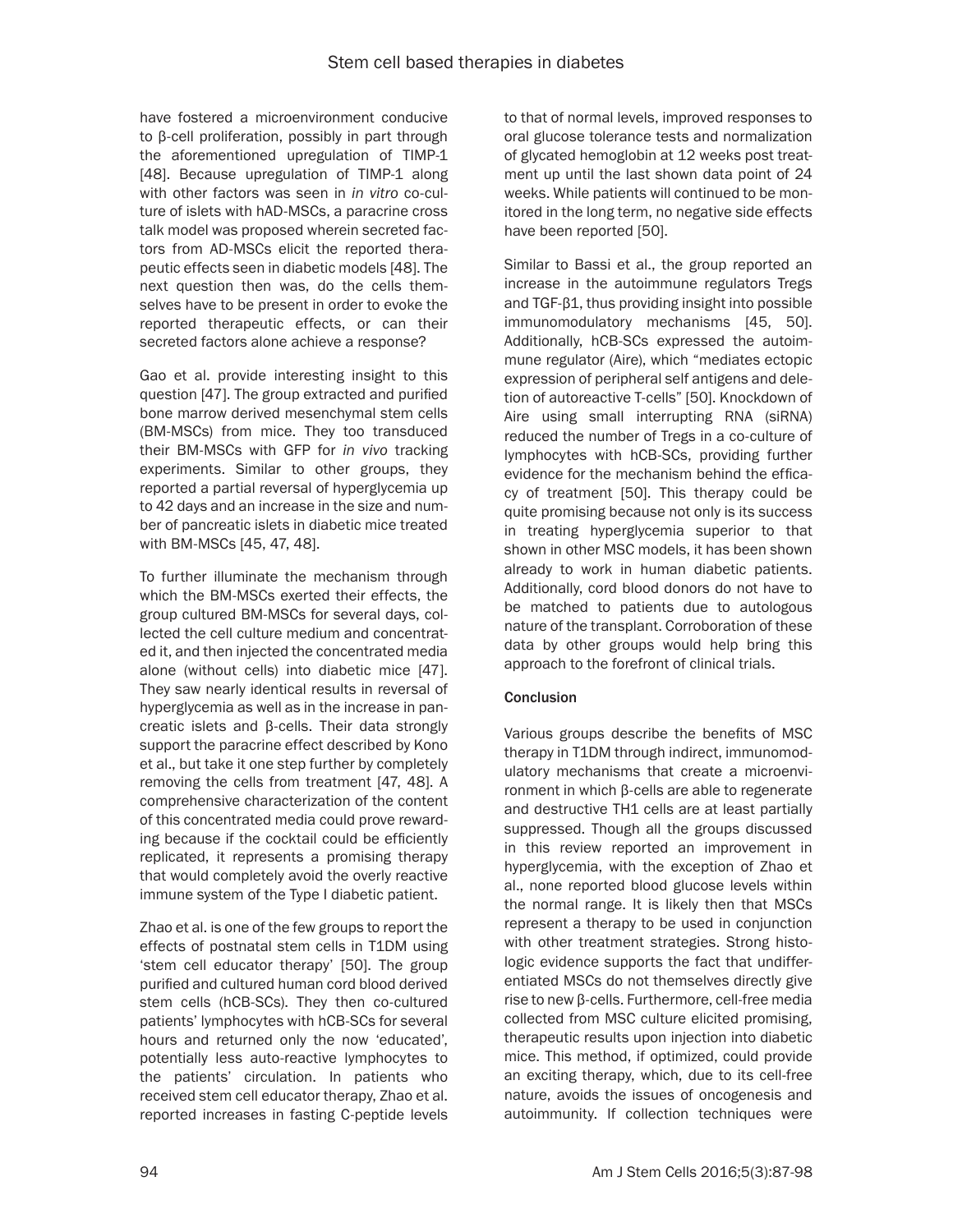optimized, MSC media could be used in conjunction with standard therapy to lower insulin dependence or alongside transplant of insulin producing cells derived from other pluripotent sources.

Pluripotent cells derived from hESCs and germline stem cells have a potential role in diabetes therapy, but also come with noteworthy barriers. While recent research shows that hESCs can be induced to become glucose responsive β-cells, the availability of hESCs and the ethical concerns surrounding hESC work represent a significant obstacle to further exploration. Initial experiments show that germline stem cells may be able to produce results similar to hESCs in terms of β-cell regeneration while sidestepping ethical controversy. However, the field is relatively young, and several major strides must be taken to move it forward. First, the debate surrounding the origin and pluripotency of SSCs needs to be resolved before research can advance. Furthermore, the insulin producing cells created from SSCs must be proven functional. Additionally, research on oogonium derived cells such as NT-ESCs and fELSCs must still explore if these pluripotent products can be differentiated into functional β-cells *in vivo*. Given these drawbacks to pluripotent cells derived from hESCs and germline stem cells, iPSCs may be the most promising treatment option for restoring β-cell function to patients with T1DM and T2DM.

Due to their widespread availability, lack of ethical controversy, and ability to differentiate into functional β-cell replicates *in vivo*, iPSC therapy represents the farthest strides in diabetes related regenerative medicine to date. However, safe and successful protocols for their production and engraftment need be established. Integration-free reprogramming with RNA has shown promise in generating clinical grade cells with a low risk of oncogenesis. However, efficiency must be increased before this technique can be put to general use. Immunoevasive microcapsules that prevent graft rejection and simultaneously allow for increased metabolic exchange surface area represent a promising approach to circumvent the immune response seen in islet transplant and in T1DM. While microencapsulation of transplanted cells enhances graft viability, dispersion of the capsules *in vivo* may also make withdrawing the

cells more difficult should they become cancerous. However, ongoing research aimed at optimized bioengineering of local immunomodulatory microencapsulation structures may prove promising in making regenerative iPSC therapy for diabetes a reality.

Address correspondence to: Dr. G Ian Gallicano, Department of Biochemistry and Molecular and Cellular Biology, Georgetown University Medical Center, NE203 Med-Dent Building, Box 571436, 3900 Reservoir Road, NW, Washington D.C., USA. Tel: 202-687-0228; Fax: 202-687-1823; E-mail: gig@georgetown.edu

#### References

- [1] Pagliuca FW, Millman JR, Gurtler M, Segel M, Van Dervort A, Ryu JH, Peterson QP, Greiner D and Melton DA. Generation of functional human pancreatic beta cells in vitro. Cell 2014; 159: 428-439.
- [2] American Diabetes Association. Economic costs of diabetes in the U.S. in 2012. Diabetes Care 2013; 36: 1033-1046.
- [3] Fryer BH, Rezania A and Zimmerman MC. Generating beta-cells in vitro: progress towards a Holy Grail. Curr Opin Endocrinol Diabetes Obes 2013; 20: 112-117.
- [4] Godfrey KJ, Mathew B, Bulman JC, Shah O, Clement S and Gallicano GI. Stem cell-based treatments for Type 1 diabetes mellitus: bone marrow, embryonic, hepatic, pancreatic and induced pluripotent stem cells. Diabet Med 2012; 29: 14-23.
- [5] Bouwens L, Houbracken I and Mfopou JK. The use of stem cells for pancreatic regeneration in diabetes mellitus. Nat Rev Endocrinol 2013; 9: 598-606.
- [6] Murry CE and Keller G. Differentiation of embryonic stem cells to clinically relevant populations: lessons from embryonic development. Cell 2008; 132: 661-680.
- [7] D'Amour KA, Bang AG, Eliazer S, Kelly OG, Agulnick AD, Smart NG, Moorman MA, Kroon E, Carpenter MK and Baetge EE. Production of pancreatic hormone-expressing endocrine cells from human embryonic stem cells. Nat Biotechnol 2006; 24: 1392-1401.
- [8] Jiang J, Au M, Lu K, Eshpeter A, Korbutt G, Fisk G and Majumdar AS. Generation of insulinproducing islet-like clusters from human embryonic stem cells. Stem Cells 2007; 25: 1940-1953.
- [9] Shim JH, Kim SE, Woo DH, Kim SK, Oh CH, McKay R and Kim JH. Directed differentiation of human embryonic stem cells towards a pan-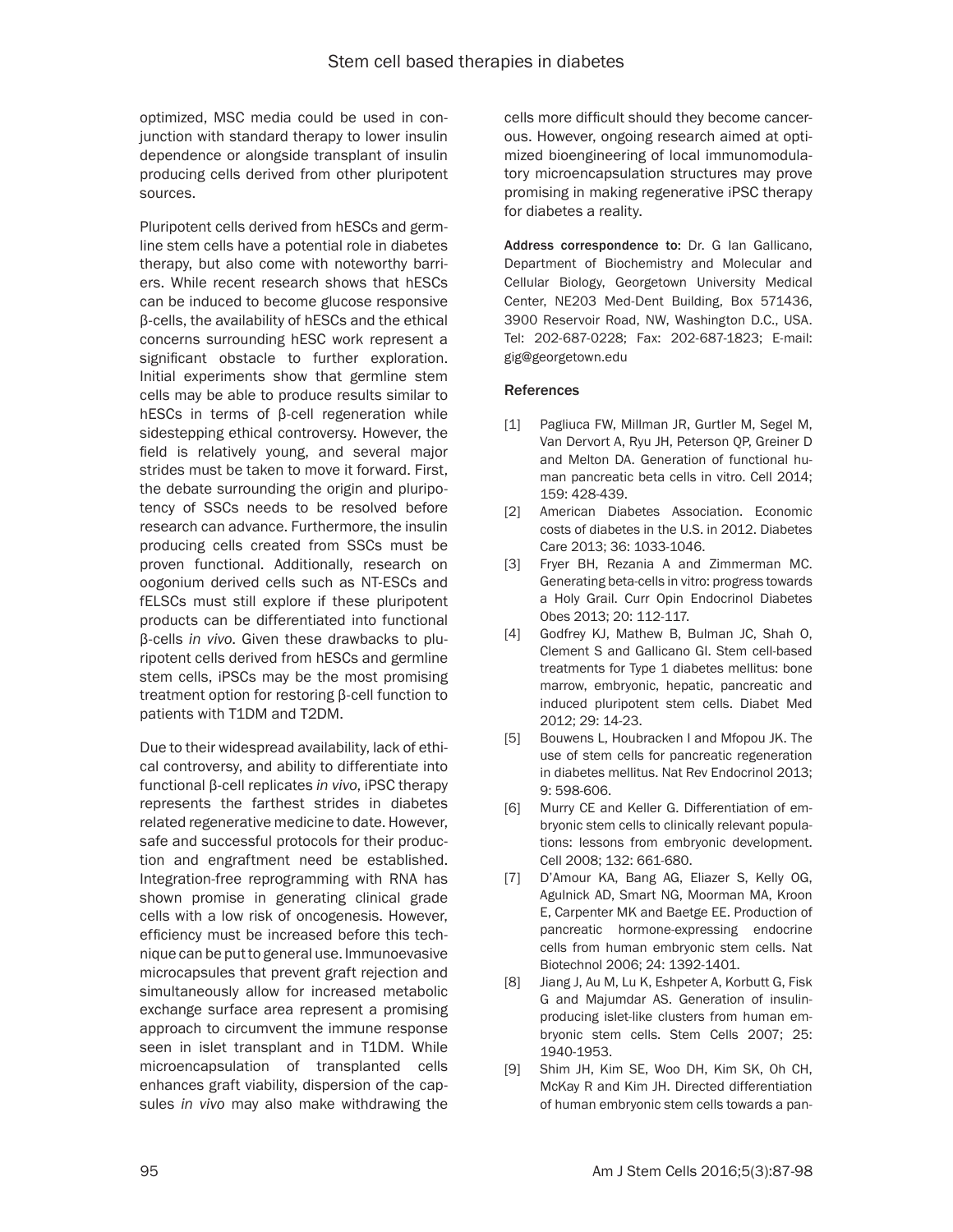creatic cell fate. Diabetologia 2007; 50: 1228- 1238.

- [10] Sipione S, Eshpeter A, Lyon JG, Korbutt GS and Bleackley RC. Insulin expressing cells from differentiated embryonic stem cells are not beta cells. Diabetologia 2004; 47: 499-508.
- [11] Kroon E, Martinson LA, Kadoya K, Bang AG, Kelly OG, Eliazer S, Young H, Richardson M, Smart NG, Cunningham J, Agulnick AD, D'Amour KA, Carpenter MK and Baetge EE. Pancreatic endoderm derived from human embryonic stem cells generates glucose-responsive insulin-secreting cells in vivo. Nat Biotechnol 2008; 26: 443-452.
- [12] Brolen GK, Heins N, Edsbagge J and Semb H. Signals from the embryonic mouse pancreas induce differentiation of human embryonic stem cells into insulin-producing beta-cell-like cells. Diabetes 2005; 54: 2867-2874.
- [13] Sui L, Mfopou JK, Chen B, Sermon K and Bouwens L. Transplantation of human embryonic stem cell-derived pancreatic endoderm reveals a site-specific survival, growth, and differentiation. Cell Transplant 2013; 22: 821- 830.
- [14] D'Amour KA, Agulnick AD, Eliazer S, Kelly OG, Kroon E and Baetge EE. Efficient differentiation of human embryonic stem cells to definitive endoderm. Nat Biotechnol 2005; 23: 1534-1541.
- [15] Jiang W, Shi Y, Zhao D, Chen S, Yong J, Zhang J, Qing T, Sun X, Zhang P, Ding M, Li D and Deng H. In vitro derivation of functional insulin-producing cells from human embryonic stem cells. Cell Res 2007; 17: 333-344.
- [16] Schulz TC, Young HY, Agulnick AD, Babin MJ, Baetge EE, Bang AG, Bhoumik A, Cepa I, Cesario RM, Haakmeester C, Kadoya K, Kelly JR, Kerr J, Martinson LA, McLean AB, Moorman MA, Payne JK, Richardson M, Ross KG, Sherrer ES, Song X, Wilson AZ, Brandon EP, Green CE, Kroon EJ, Kelly OG, D'Amour KA and Robins AJ. A scalable system for production of functional pancreatic progenitors from human embryonic stem cells. PLoS One 2012; 7: e37004.
- [17] ViaCyte. A Safety, Tolerability, and Efficacy Study of VC-01™ Combination Product in Subjects With Type I Diabetes Mellitus. U.S. National Institute of Health 2015.
- [18] Prokhorova TA, Harkness LM, Frandsen U, Ditzel N, Schroder HD, Burns JS and Kassem M. Teratoma formation by human embryonic stem cells is site dependent and enhanced by the presence of Matrigel. Stem Cells Dev 2009; 18: 47-54.
- [19] Fishman B, Segev H, Kopper O, Nissenbaum J, Schulman M, Benvenisty N, Itskovitz-Eldor J and Kitsberg D. Targeting pancreatic progenitor cells in human embryonic stem cell differentiation for the identification of novel cell sur-

face markers. Stem Cell Rev 2012; 8: 792- 802.

- [20] Takahashi K and Yamanaka S. Induction of pluripotent stem cells from mouse embryonic and adult fibroblast cultures by defined factors. Cell 2006; 126: 663-676.
- [21] Nakagawa M, Koyanagi M, Tanabe K, Takahashi K, Ichisaka T, Aoi T, Okita K, Mochiduki Y, Takizawa N and Yamanaka S. Generation of induced pluripotent stem cells without Myc from mouse and human fibroblasts. Nat Biotechnol 2008; 26: 101-106.
- [22] Ovchinnikov DA, Sun J and Wolvetang EJ. Generation of Footprint-Free Induced Pluripotent Stem Cells from Human Fibroblasts Using Episomal Plasmid Vectors. Methods Mol Biol 2015; 1330: 37-45.
- [23] Schlaeger TM, Daheron L, Brickler TR, Entwisle S, Chan K, Cianci A, DeVine A, Ettenger A, Fitzgerald K, Godfrey M, Gupta D, McPherson J, Malwadkar P, Gupta M, Bell B, Doi A, Jung N, Li X, Lynes MS, Brookes E, Cherry AB, Demirbas D, Tsankov AM, Zon LI, Rubin LL, Feinberg AP, Meissner A, Cowan CA and Daley GQ. A comparison of non-integrating reprogramming methods. Nat Biotechnol 2015; 33: 58-63.
- [24] Hrvatin S, O'Donnell CW, Deng F, Millman JR, Pagliuca FW, DiIorio P, Rezania A, Gifford DK and Melton DA. Differentiated human stem cells resemble fetal, not adult, beta cells. Proc Natl Acad Sci U S A 2014; 111: 3038-3043.
- [25] Bruin JE, Erener S, Vela J, Hu X, Johnson JD, Kurata HT, Lynn FC, Piret JM, Asadi A, Rezania A and Kieffer TJ. Characterization of polyhormonal insulin-producing cells derived in vitro from human embryonic stem cells. Stem Cell Res 2014; 12: 194-208.
- [26] Xie R, Everett LJ, Lim HW, Patel NA, Schug J, Kroon E, Kelly OG, Wang A, D'Amour KA, Robins AJ, Won KJ, Kaestner KH and Sander M. Dynamic chromatin remodeling mediated by polycomb proteins orchestrates pancreatic differentiation of human embryonic stem cells. Cell Stem Cell 2013; 12: 224-237.
- [27] Chen T, Yuan J, Duncanson S, Hibert ML, Kodish BC, Mylavaganam G, Maker M, Li H, Sremac M, Santosuosso M, Forbes B, Kashiwagi S, Cao J, Lei J, Thomas M, Hartono C, Sachs D, Markmann J, Sambanis A and Poznansky MC. Alginate encapsulant incorporating CXCL12 supports long-term allo- and xenoislet transplantation without systemic immune suppression. Am J Transplant 2015; 15: 618-627.
- [28] Mooranian A, Negrulj R, Arfuso F and Al-Salami H. Characterization of a novel bile acid-based delivery platform for microencapsulated pancreatic beta-cells. Artif Cells Nanomed Biotechnol 2016; 44: 194-200.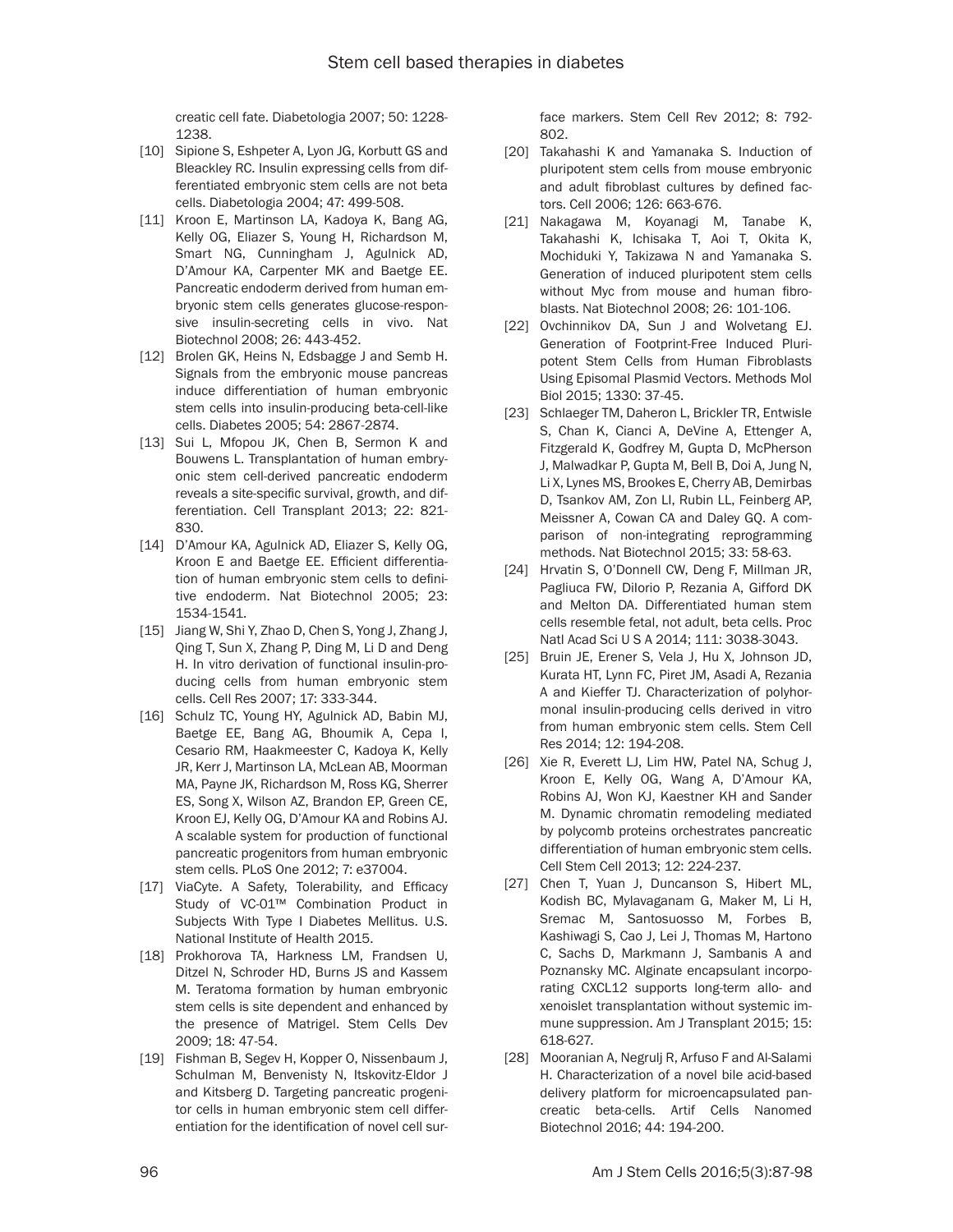- [29] Yamada M, Johannesson B, Sagi I, Burnett LC, Kort DH, Prosser RW, Paull D, Nestor MW, Freeby M, Greenberg E, Goland RS, Leibel RL, Solomon SL, Benvenisty N, Sauer MV and Egli D. Human oocytes reprogram adult somatic nuclei of a type 1 diabetic to diploid pluripotent stem cells. Nature 2014; 510: 533-536.
- [30] Wakayama S, Jakt ML, Suzuki M, Araki R, Hikichi T, Kishigami S, Ohta H, Van Thuan N, Mizutani E, Sakaide Y, Senda S, Tanaka S, Okada M, Miyake M, Abe M, Nishikawa S, Shiota K and Wakayama T. Equivalency of nuclear transfer-derived embryonic stem cells to those derived from fertilized mouse blastocysts. Stem Cells 2006; 24: 2023-2033.
- [31] Noggle S, Fung HL, Gore A, Martinez H, Satriani KC, Prosser R, Oum K, Paull D, Druckenmiller S, Freeby M, Greenberg E, Zhang K, Goland R, Sauer MV, Leibel RL and Egli D. Human oocytes reprogram somatic cells to a pluripotent state. Nature 2011; 478: 70-75.
- [32] Wang H, Jiang M, Bi H, Chen X, He L, Li X and Wu J. Conversion of female germline stem cells from neonatal and prepubertal mice into pluripotent stem cells. J Mol Cell Biol 2014; 6: 164-171.
- [33] Golestaneh N, Kokkinaki M, Pant D, Jiang J, DeStefano D, Fernandez-Bueno C, Rone JD, Haddad BR, Gallicano GI and Dym M. Pluripotent stem cells derived from adult human testes. Stem Cells Dev 2009; 18: 1115- 1126.
- [34] Kanatsu-Shinohara M, Inoue K, Lee J, Yoshimoto M, Ogonuki N, Miki H, Baba S, Kato T, Kazuki Y, Toyokuni S, Toyoshima M, Niwa O, Oshimura M, Heike T, Nakahata T, Ishino F, Ogura A and Shinohara T. Generation of pluripotent stem cells from neonatal mouse testis. Cell 2004; 119: 1001-1012.
- [35] Ko K, Arauzo-Bravo MJ, Kim J, Stehling M and Scholer HR. Conversion of adult mouse unipotent germline stem cells into pluripotent stem cells. Nat Protoc 2010; 5: 921-928.
- [36] Ko K, Tapia N, Wu G, Kim JB, Bravo MJ, Sasse P, Glaser T, Ruau D, Han DW, Greber B, Hausdorfer K, Sebastiano V, Stehling M, Fleischmann BK, Brustle O, Zenke M and Scholer HR. Induction of pluripotency in adult unipotent germline stem cells. Cell Stem Cell 2009; 5: 87-96.
- [37] Kossack N, Meneses J, Shefi S, Nguyen HN, Chavez S, Nicholas C, Gromoll J, Turek PJ and Reijo-Pera RA. Isolation and characterization of pluripotent human spermatogonial stem cell-derived cells. Stem Cells 2009; 27: 138- 149.
- [38] Lim JJ, Kim HJ, Kim KS, Hong JY and Lee DR. In vitro culture-induced pluripotency of human spermatogonial stem cells. Biomed Res Int 2013; 2013: 143028.
- [39] Chikhovskaya JV, Jonker MJ, Meissner A, Breit TM, Repping S and van Pelt AM. Human testisderived embryonic stem cell-like cells are not pluripotent, but possess potential of mesenchymal progenitors. Hum Reprod 2012; 27: 210-221.
- [40] Retraction: Generation of pluripotent stem cells from adult human testis. Nature 2014; 512: 338.
- [41] Conrad S, Renninger M, Hennenlotter J, Wiesner T, Just L, Bonin M, Aicher W, Buhring HJ, Mattheus U, Mack A, Wagner HJ, Minger S, Matzkies M, Reppel M, Hescheler J, Sievert KD, Stenzl A and Skutella T. Generation of pluripotent stem cells from adult human testis. Nature 2008; 456: 344-349.
- [42] Chikhovskaya JV, van Daalen SK, Korver CM, Repping S and van Pelt AM. Mesenchymal origin of multipotent human testis-derived stem cells in human testicular cell cultures. Mol Hum Reprod 2014; 20: 155-167.
- [43] Azizi H, Conrad S, Hinz U, Asgari B, Nanus D, Peterziel H, Hajizadeh Moghaddam A, Baharvand H and Skutella T. Derivation of Pluripotent Cells from Mouse SSCs Seems to Be Age Dependent. Stem Cells Int 2016; 2016: 8216312.
- [44] Abdi R, Fiorina P, Adra CN, Atkinson M and Sayegh MH. Immunomodulation by mesenchymal stem cells: a potential therapeutic strategy for type 1 diabetes. Diabetes 2008; 57: 1759- 1767.
- [45] Bassi EJ, Moraes-Vieira PM, Moreira-Sa CS, Almeida DC, Vieira LM, Cunha CS, Hiyane MI, Basso AS, Pacheco-Silva A and Camara NO. Immune regulatory properties of allogeneic adipose-derived mesenchymal stem cells in the treatment of experimental autoimmune diabetes. Diabetes 2012; 61: 2534-2545.
- [46] Li FR, Wang XG, Deng CY, Qi H, Ren LL and Zhou HX. Immune modulation of co-transplantation mesenchymal stem cells with islet on T and dendritic cells. Clin Exp Immunol 2010; 161: 357-363.
- [47] Gao X, Song L, Shen K, Wang H, Qian M, Niu W and Qin X. Bone marrow mesenchymal stem cells promote the repair of islets from diabetic mice through paracrine actions. Mol Cell Endocrinol 2014; 388: 41-50.
- [48] Kono TM, Sims EK, Moss DR, Yamamoto W, Ahn G, Diamond J, Tong X, Day KH, Territo PR, Hanenberg H, Traktuev DO, March KL and Evans-Molina C. Human adipose-derived stromal/stem cells protect against STZ-induced hyperglycemia: analysis of hASC-derived paracrine effectors. Stem Cells 2014; 32: 1831- 1842.
- [49] Zanone MM, Favaro E, Miceli I, Grassi G, Camussi E, Caorsi C, Amoroso A, Giovarelli M, Perin PC and Camussi G. Human mesenchymal stem cells modulate cellular immune re-